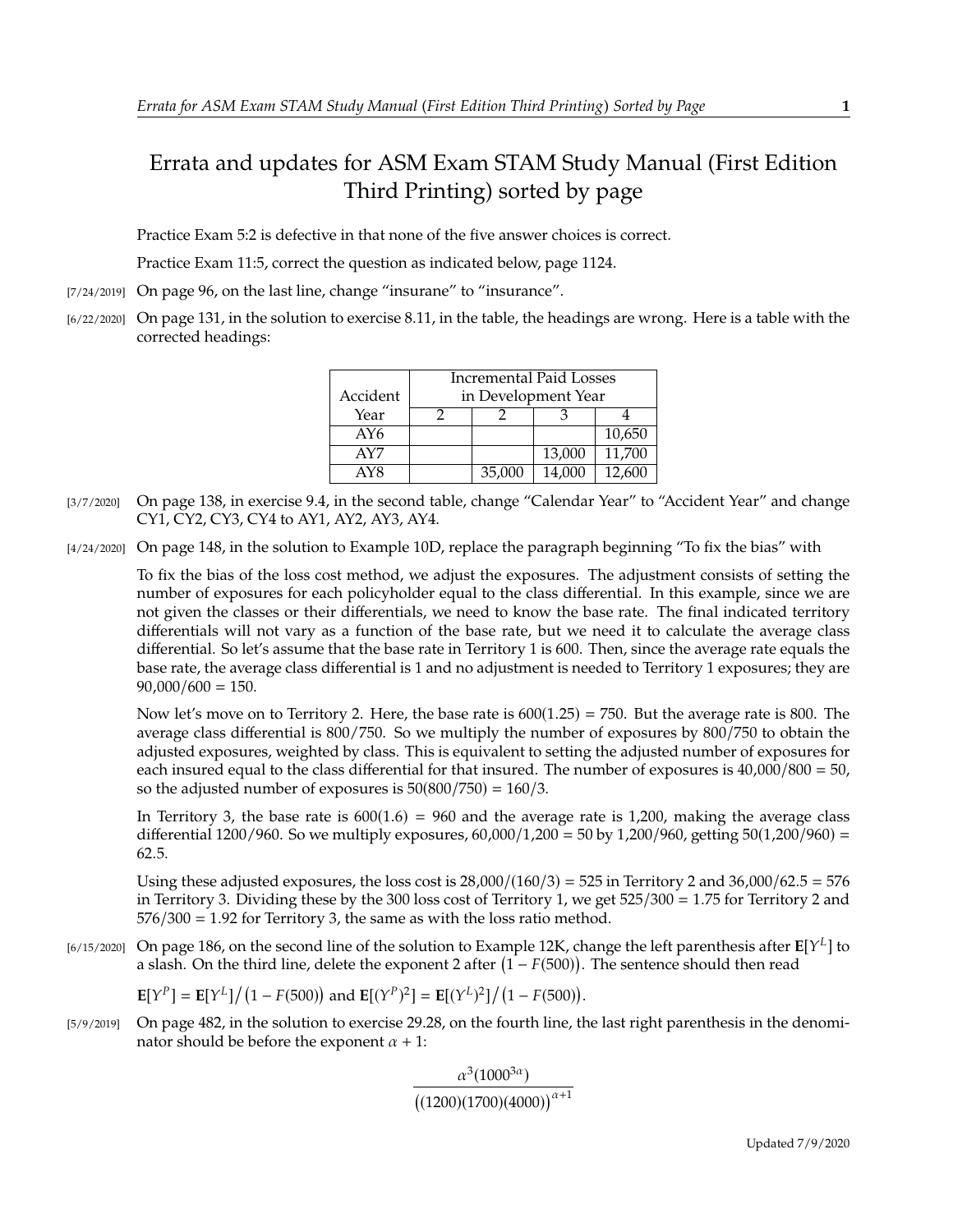

[1/7/2020] On page 799, replace the graph in Figure 44.1 with

[6/7/2019] On page 1059, in question 32, add the following sentence to (i): The deductible is subtracted from the payment after coinsurance is applied.

- [4/2/2020] On page 1111, in question 31, delete statement (i).
- [4/24/2020] On page 1124, in question 5, after the table, add The base rate for Territory 1 is 300.
- [4/21/2020] On page 1125, in question 2, on the last line of the table under "Deductible 1000", change the periods to commas: 1.727 should be 1,727 and 3.558.799 should be 3,558,799.
- [10/13/2019] On page 1175, in the solution to question 28, three lines from the end, replace 104.43575 with 14.43575.
- [6/21/2020] On page 1181, regarding the solution to question 11, the tables now do include the formulas you need to solve this question. The revised solution is

The formula is 1082.41(1 + CV<sub>s</sub><sup>2</sup>) = 1082.41 
$$
\left( \frac{E[(X \wedge 10,000)^2]}{E(X \wedge 10,000)^2} \right)
$$
. Using the formulas in the tables,

$$
\mathbf{E}[X \wedge 10,000] = 1,000(1 + \ln(10,000/1,000)) = 3302.585
$$
  
\n
$$
\mathbf{E}[(X \wedge 10,000)^2] = \frac{1,000^2}{1-2} - \frac{2(1,000)}{(1-2)(10,000)^{1-2}}
$$
  
\n
$$
= -1,000,000 + 2(1,000)(10,000) = 19,000,000
$$
  
\n
$$
1082.41\left(\frac{\mathbf{E}[X^2]}{\mathbf{E}[X]^2}\right) = 1082.41\left(\frac{19,000,000}{3302.585^2}\right) = \boxed{1885.547}
$$
 (B)

[6/7/2019] On page 1189, in the solution to question 2, change the last line to

$$
0.9 \left( \frac{21,000(0.1953125)}{0.7} \right) = \boxed{5,273.438}
$$